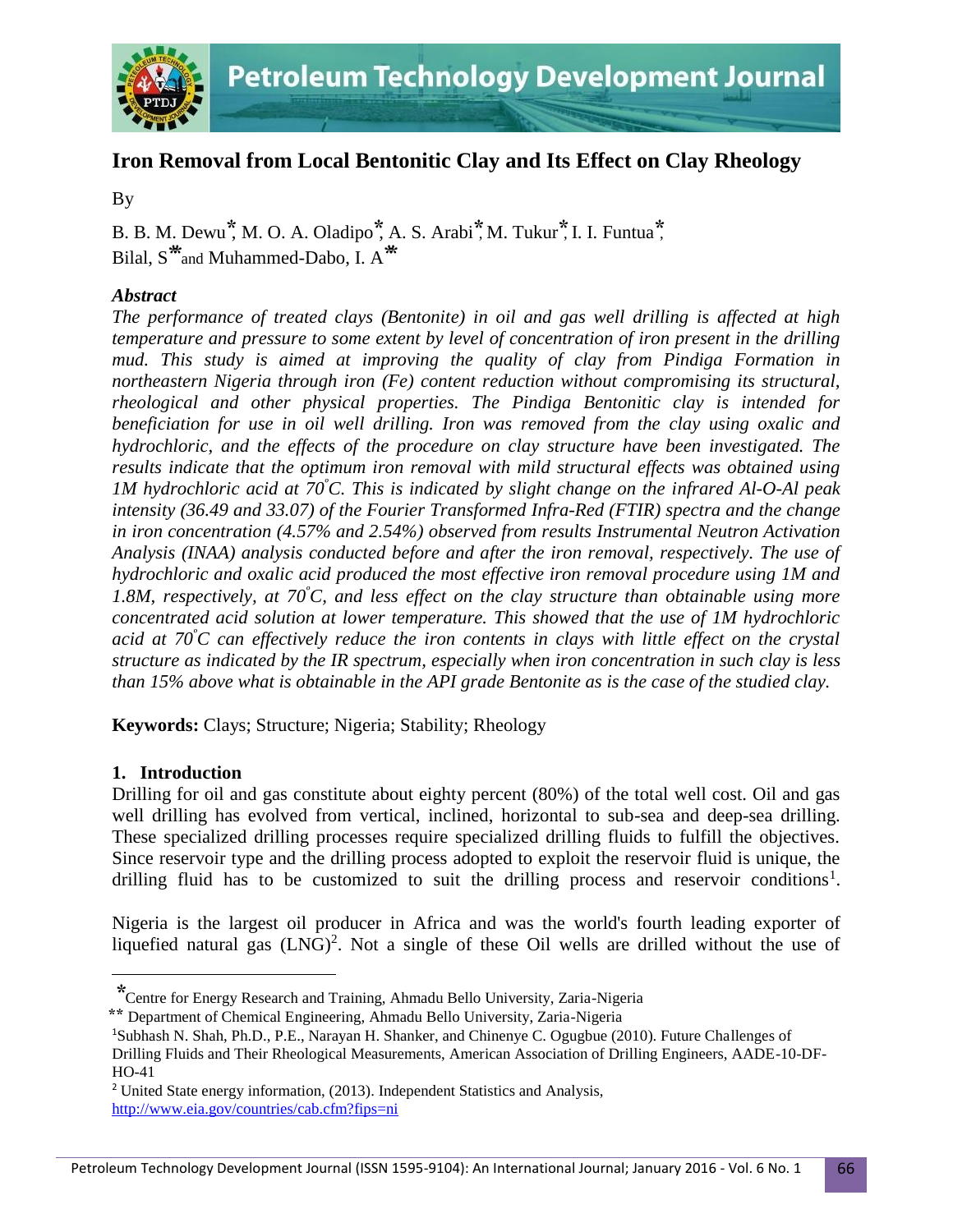Bentonite. Hundreds of millions of dollar is being spent by the oil companies on importation of Bentonite from overseas while Nigeria has enough reserve of Bentonitic clay deposit all over the country that requires a little beneficiation to meet the required standard for use as a drilling mud in oil and gas well drilling operations. This will translate into retaining the large sum of money spent on importation of foreign Bentonite, create employment opportunities, bring external investment and boost the country's economy<sup>3</sup>.

Bentonite is a clay formed of highly colloidal and plastic clays composed mainly of montmorillonite, a clay mineral of the smectite group, and is produced by in situ devitrification of volcanic ash. In addition to montmorillonite, Bentonite may contain feldspar, cristobalite, and other species of quartz. The special properties of bentonite are its ability to form thixotrophic gels with water, an ability to absorb large quantities of water, and a high cation exchange capacity.

The properties of bentonite are derived from the crystal structure of the smectite group, which is an octahedral alumina sheet between two tetrahedral silica sheets. Depending on the dominant exchangeable cations present, the clay may be referred to as calcium bentonite or sodium bentonite, the two varieties exhibiting markedly different properties and thus uses.

The functions of drilling fluid encompass cleaning the hole, stabilizing the strata drilled, controlling subsurface pressures, sealing fluid losses, enhancing drilling rates and protecting potential production zones while conserving the environment in the surrounding surface and subsurface.

The thermal stability of drilling fluid is affected at high temperature and pressure (down-the-hole conditions) by the presence of iron, thus, referred to as impurity. Therefore, this study is aimed at finding the best procedure for reducing as much as possible the iron concentration of a locally beneficiated clay form Pindiga Formation in northeastern Nigeria with/without little or no damage to its structure using oxalic and hydrochloric acids at different temperatures.

Carter et al<sup>4</sup> proposed the name Pindiga Formation for "Calcareous beds" and "clay shale" previously described by Barber<sup>5</sup>. It makes up the greater part of the Upper Cretaceous deposits in the Upper Benue Trough<sup>6</sup>. Geology of Pindiga Formation is detailed in Zaboski et al<sup>7</sup> after extensive work on the Pindiga Formation and recognized five Members namely; Kanawa, Gulani, Deba Fulani, and Fika Members. Detail on rheological and other physical properties of Pindiga clay is provided in Dewu et al and Dewu et al<sup>8</sup>.

<sup>5</sup> Barber, W. (1957). Lower Tironian ammonites from north-eastern Nigeria. Bull. Geol. Surv. Nigeria, No. 26 <sup>6</sup> Zaboski, P., Ugodulunwa, F., Idornigie, A., Nnabo, P and Ibe, K. (1997). Stratigraphy and Structure of the Cretaceous Gongola Basin: North-Centers Researches *Exploration-Production ELF- Aquitaine*. 21: 153-154.

 $\overline{\phantom{a}}$ 

<sup>3</sup> Arabi, S. A., Ibrahim, A.A., Muhammad, M. A., Kwaya M. Y., Mustapha, M. (2011). Comparative Evaluation of Rheological Properties of Standard Commercial Bentonite and Locally Beneficiated Bentonitic Clay from Marine Deposit in Upper Benue Basin, Nigeria. *British journal of Applied Science and Technology*, 1(4): 211-221.

<sup>4</sup> Carter, J. D., Barber, W. , Taite, E. A. and Jones, J. P. (1963): The Geology of Parts of Adamawa, Bauchi and Burno Provinces in Northeastern Nigeria*. Bull. Geol. Surv. Nigeria*., p 109.

<sup>7</sup> Ibid

<sup>8</sup> Dewu, B. B. M; I. I. Funtua; M. O. A. Oladipo; A. S. Arabi; I. A. Mohammed-Dabo; A. M. Muhammad and I. Hamidu, (2011) Evaluation and Beneficiation of Bentonitic Clays from Pindiga Formation in Benue Trough. *American Journal of Engineering and Applied Sciences* 4(4): 497-503; and Dewu, B. B. M; Arabi, S.A; Oladipo, M. O. A; Funtua, I.I; Mohammed-Dabo, I. A. and I. Hamidu. (2011) Improvement of Rheological Properties of Bentonitic Clays Using Sodium Carbonate and a Synthetic Viscosifier. *International Archive of Applied Sciences and Technology*, Vol. 2 [2]: 43-52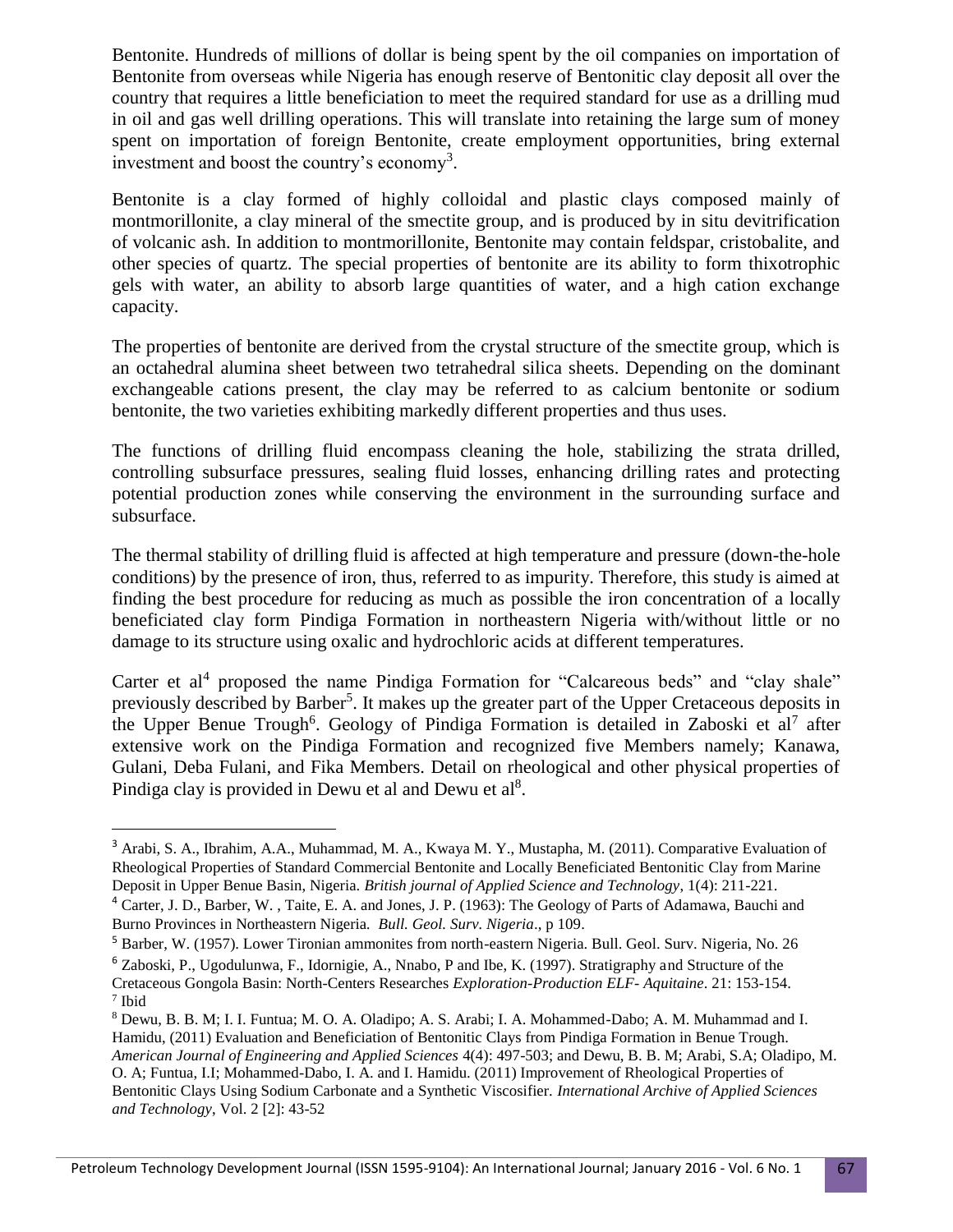This study is aimed at determining the mineralogy of the samples and that of API grade standard clay, the concentrations of Fe, Ca, Ti, Al and Mg in sample before and after acid treatment (targeting the iron removal), determine the implications of acid treatment (iron removal) on the concentrations of other associated elements (Fe, Ca, Ti, Al and Mg) and most importantly to determine the extent of iron removal and its effects on the clay structure in comparison with the API grade Bentonite using X-Ray Diffraction (XRD) for mineral phase determination, Instrumental Neutron Activation Analysis (INAA) and Multi-analyte photometry for elemental determination in both liquid and solid phases respectively, and Fourier transformed Infra Red Spectral analysis for evaluation of Al-O-Al peak intensity for structural study of the clay before and after the treatment in order to evaluate the effect of acid treatment on the clay crystallography. Studies on clays elsewhere have been conducted using different formulation and technique.<sup>9</sup> Others are those by Hosseini et al<sup>10</sup> and Lee et al.<sup>11</sup>

# **2. Materials and Methods**

l

Raw representative clay sample was obtained along exposed section of River channel around Pindiga Town in northeastern Nigeria. Surface of the exposure was carefully removed and fresh sample was taken, stored in pre-cleaned polyethylene containers and brought to the laboratory for the study. The sample was dried at room temperature, crushed to less than 125µm particle size and dissolved in water (clay-water- ratio 2:5) by stirring until no lumps were present. The mixture was allowed to stay for 48hrs after which three distinctive layers of supernatant liquid, clay and silica were formed (Fig. 2).

<sup>9</sup> Medhat, S. E, A. m. Sharara, M. M. Hassan and A. M. Abdel Haleem. (2013) The composition and activation aspect of El-Fayoum clays for using as a drilling fluid, Egyptian Journal of Petroleum, 22: 395 – 404; Inglethorpe, S., Bloodworh, A., Razak, M. (1993) Evaluation of clays from the environs of Cairo, Egypt for brick manufacture and use as bentonites. Br. Geol. Surv., WG/90/38R Tech. Report; M. Hassan, N. Abdel-Khalek, Appl. Clay Sci. 13 (1998) 99–115.; Fahmy, F. (2004) Evaluation of some shales in Egypt as drilling fluid base. Ph. D Thesis, Fac. Sci., Al Azhar Univ. Cairo, Egypt; L. Amorim, I. Maria, L. Helio, C. Heber, Mater. Res. 10 (2007) 53– 56; F. Boylu, Appl. Clay Sci. 52 (2011) 104–108.; James O. O., M. Adediran Mesubi, F. A. Adekola, E. O. Odebunmi, and J. I. D. Adekeye (2008) Beneficiation and Characterisation of a Bentonite from North-Eastern Nigeria. Journal of the North Carolina Academy of Science, 124(4):154–158

<sup>&</sup>lt;sup>10</sup> Mohammad Raouf Hosseini, Ali Ahmadi (2015) Biological beneficiation of kaolin: A review on iron removal applied clay science,<http://dx.doi.org/10.1016/j.clay.2015.01.012>

<sup>&</sup>lt;sup>11</sup> Eun-Young Lee, Kyung-Suk Cho, Hee Wook Ryu, and Yong Keun Chang (1999) Microbial removal of fe(ii1) impurities from clay using dissimilatory iron reducers, journal of bioscience and bioenoineering 87(3):397-399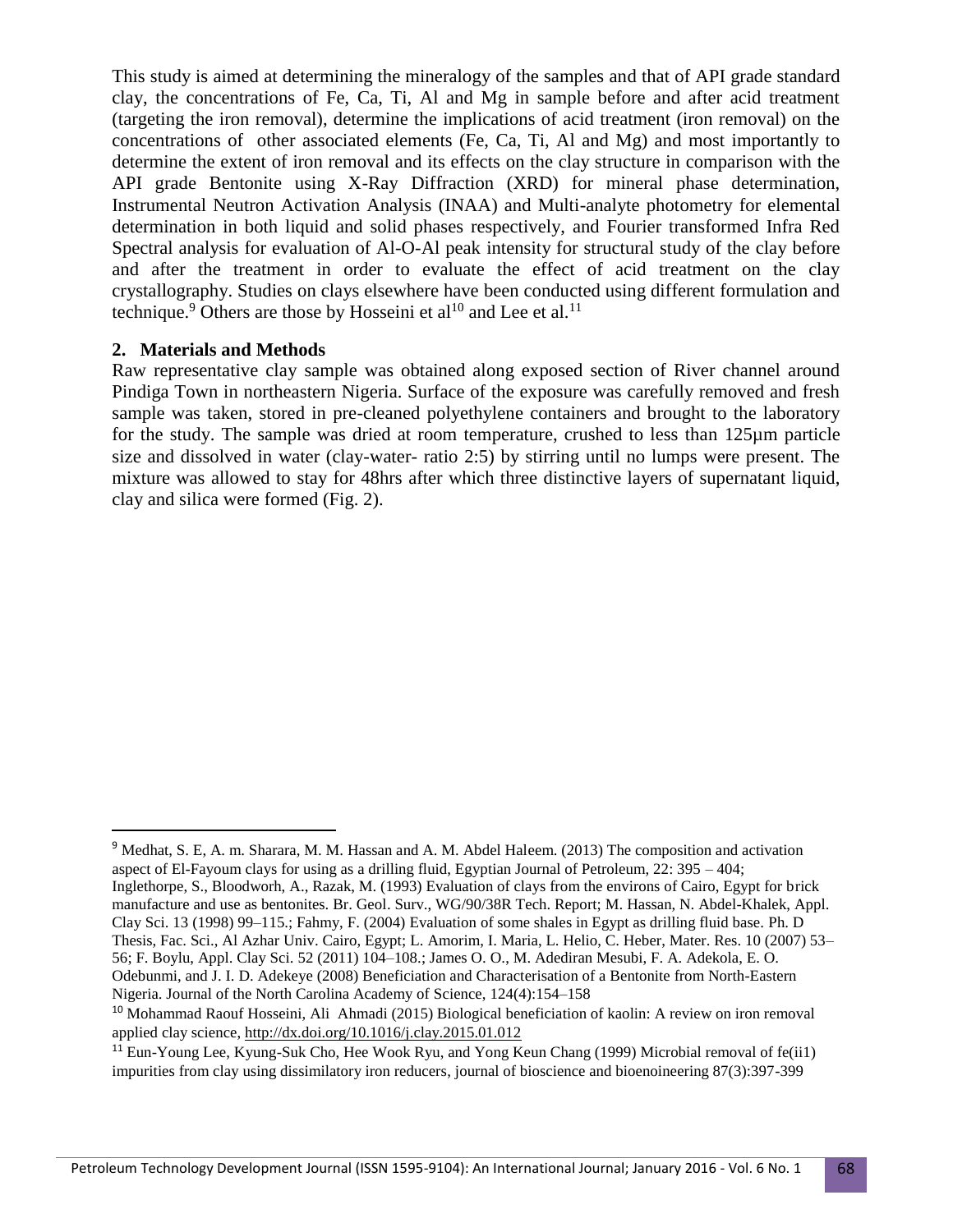

**Fig. 1**: Photograph showing three distinct layer of the clay of supernatant liquid, clay and silica formed (bottom) clay.

The supernatant liquid was removed by suction while the middle layer (clay) was set on trays and oven dried at  $60^{\circ}$ C. The dried clay was then crushed to  $125 \mu m$  particle size.

# *2.1 Iron removal from clay*

 $\overline{\phantom{a}}$ 

Two concentrations of hydrochloric acid (*HCl*) acid solutions (4M and 1M) and a 1.8M oxalic acid solution were prepared and 300mL of each was measured in to a separated 400mL glass beaker. The acid solutions were heated on a hotplates equipped with magnetic stirrer rotating at 150rpm. The 4M HCl portion was thermostated at  $50^{\circ}$ C while the 1M HCl and 1.8M oxalic were thermostated at  $70^{\circ}$ C during which  $10g$  of clay was dissolved in each acid solution and the heating was maintained for 6 hours as in Mitchell and Mackenzie.<sup>12</sup>

At the end of the heating, the solution was decanted and the supernatant liquid collected. This was followed by washing of the clay until the pH rises above 5 after which it was oven dried at  $60^{\circ}$ C to ensure that the clay structure is not thermally degraded. The final sample (acid leach clay) was then analyzed for final elemental composition using instrumental Neutron Activation Analysis (INAA) and to evaluate the Al-O-Al peak intensity using Fourier transformed Infra Red Spectral analysis (FTIR, Aluminum peak intensity) for structural alteration evaluation. Also, iron concentrations in liquid used in the treatment of the clay before and after acid treatment was determined. Also, mineralogy of the sample (Clay sample and API grade Bentonite) was determined using X-ray diffraction method.

Instrumental Neutron Activation Analysis (INAA) was employed in the elemental analysis of the raw Pindiga clay, API grade Wyoming clay and samples generated after acid leaching of the local clay. NIST Standard Reference Materials (SRM) 1633b (coal fly ash) and 2710 (Montana soil) were used to assess the quality of the analysis and the results are shown in Table 1.

Standard Reference Material (SRM) values from this work agree with the certificate value to within 95% confidence interval except for calcium in NIST 1633b (Table 1). Mg, Ca and Ti in

<sup>12</sup> B. D. Mitchell and R. C. Mackenzie (1954) Removal of free iron oxide from clays. Soil Sci. 77: 173 – 184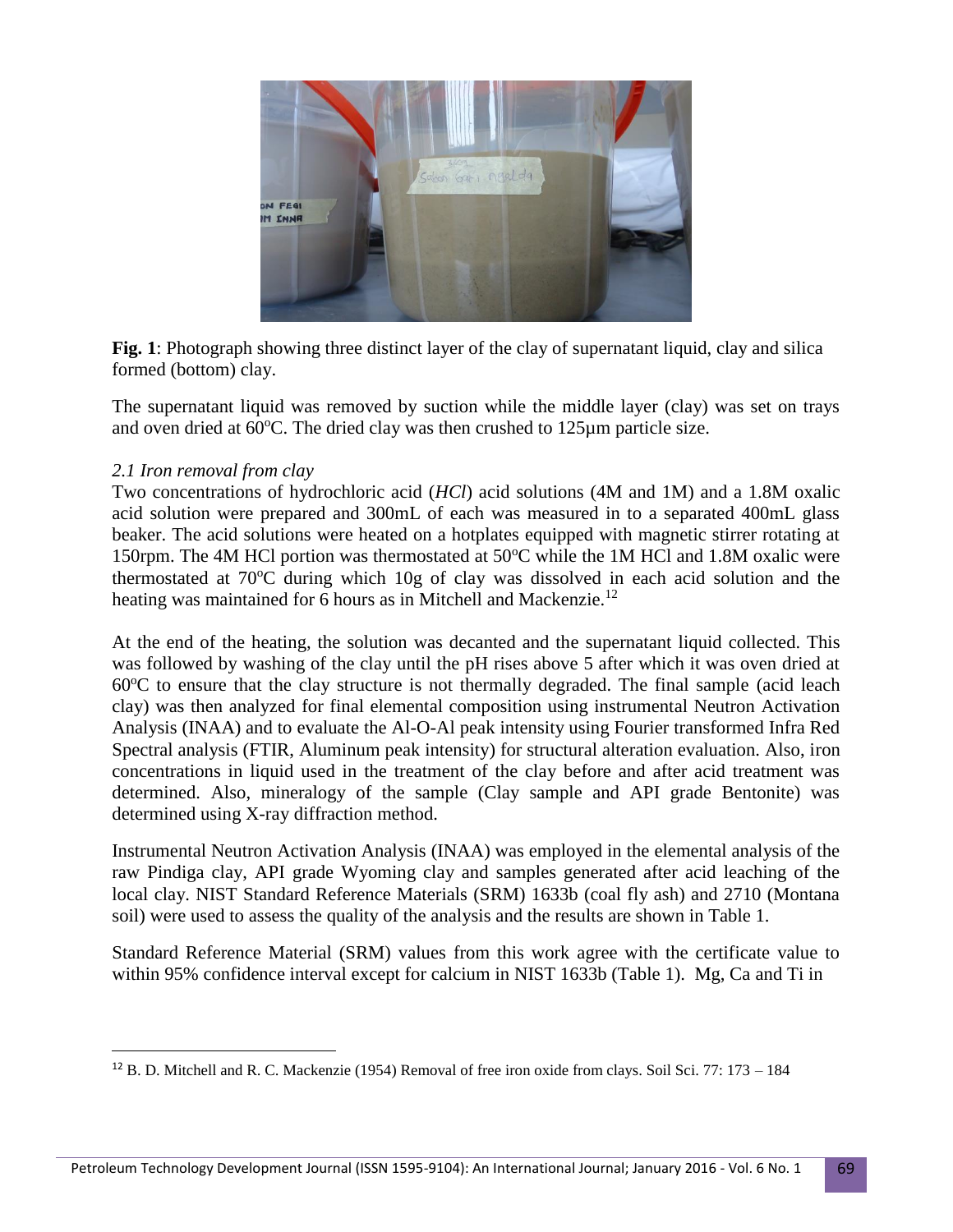NIST 2710 (Table 1) were not reported due to the uncertainty generated by excess activity of manganese in the SRM.

| <b>ELEMENT</b> | <b>NIST1633b</b><br>(This Work) | <b>NIST1633b</b><br>(Certificate value) | <b>NIST 2710</b><br>(This Work) | NIST2710 (Certificate<br>value) |
|----------------|---------------------------------|-----------------------------------------|---------------------------------|---------------------------------|
| Mg             | $4688 \pm 877$                  | $4820 \pm 80$                           |                                 | $8530 \pm 420$                  |
| Al             | $145500 \pm 1164$               | $150500 \pm 600$                        | $66210 \pm 530$                 | $64400 \pm 800$                 |
| Ca             | $11310 \pm 1312$                | $15100 \pm 600$                         |                                 | $12500 \pm 300$                 |
| Тi             | $8014 \pm 561$                  | $7910 \pm 140$                          |                                 | $2830 \pm 60$                   |
| Fe             | $76130 \pm 457$                 | $77800 \pm 2300$                        | $34540 \pm 345$                 | $33800 \pm 100$                 |

**Table 1:** Standard Reference Material (SRM) values from this work and their certificate values

Note: All concentrations are in ppm

# **3. Results and discussions**

The results presented here are those of mineral phase identification (XRD) which clearly identified major mineral constituent of both clay sample and that of the standard (API grade Bentonite), Elemental Neutron Activation Analysis results showing all the major element that can be effected by the procedure to be able to track enrichment or depletion at the end of the study.

# *3.1 Characterization of sample using X-Ray Diffraction*

X-Ray Diffraction analysis of both Pindiga clay and API grade samples (Fig. 1a and 1b) revealed that the mineral phases present in accordance with their abundance are:

| Pindiga:                    | Quartz > Montmorillonite > Kaolinite          |
|-----------------------------|-----------------------------------------------|
| <b>API</b> Grade Bentonite: | Montmorillonite > Barite > Almandine > Quartz |

This indicates that the API grade Bentonite is dominantly made of Montmorillonite and has been blended with Barite powder possibly to improve its weighing capacity. The Pindiga clay on the other hand has quartz as its dominant mineral with some Ca-base Montmorillonite and kaolinite (Fig. 1). This also means that for the Pindiga clay to attain the standard required for use as drilling mud, silica content must be reduced followed by beneficiation either through sodium activation or other methods.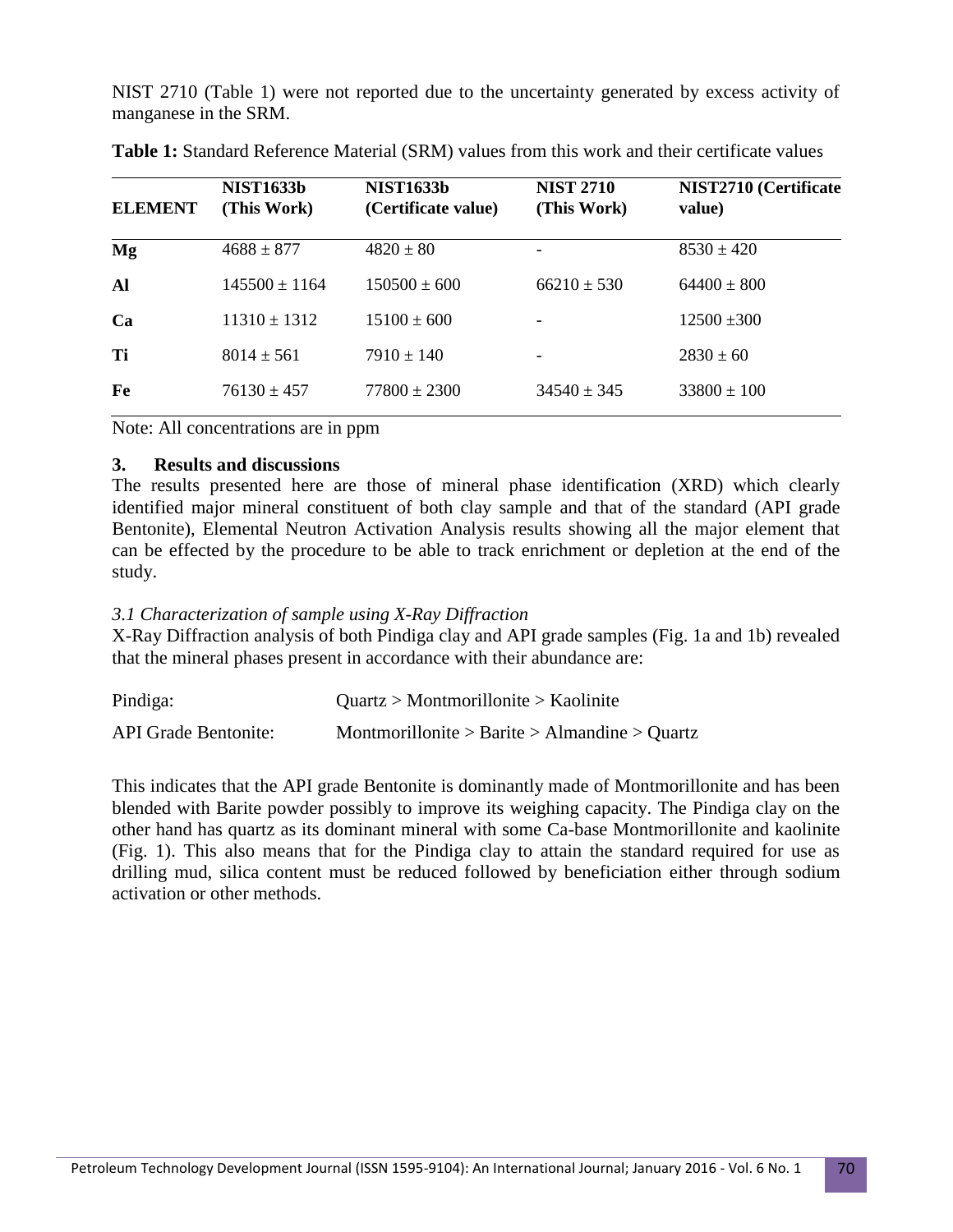

**Fig. 1**: X-Ray Diffraction spectrum of (a) Raw Pindiga clay and (b) API grade Bentonite

### *3.2 Elemental concentrations of Pindiga clay and API grade Bentonite*

The concentration of Mg, Al, Ca, Ti and Fe in Pindiga, API and treated portion of the samples is presented in Table 2. The results clearly indicate that treatment had effects on concentration of all the elements. For example, the treatment of Pindiga clay with 4M at 50°C and 1M at 70°C of HCl had reduced the Ca concentration to a level below detection (BDL) (Table 2) while treatment with oxalic acid reduced this from  $5421 \pm 1068$ ppm to  $5351 \pm 894$ ppm. High concentration of Ca in clay intended for drilling affect its rheological property negatively hence, the need for activation of Ca-base clay with NaCO<sub>3</sub> to replace Ca with Na in the clay structure, thus, improving its rheology.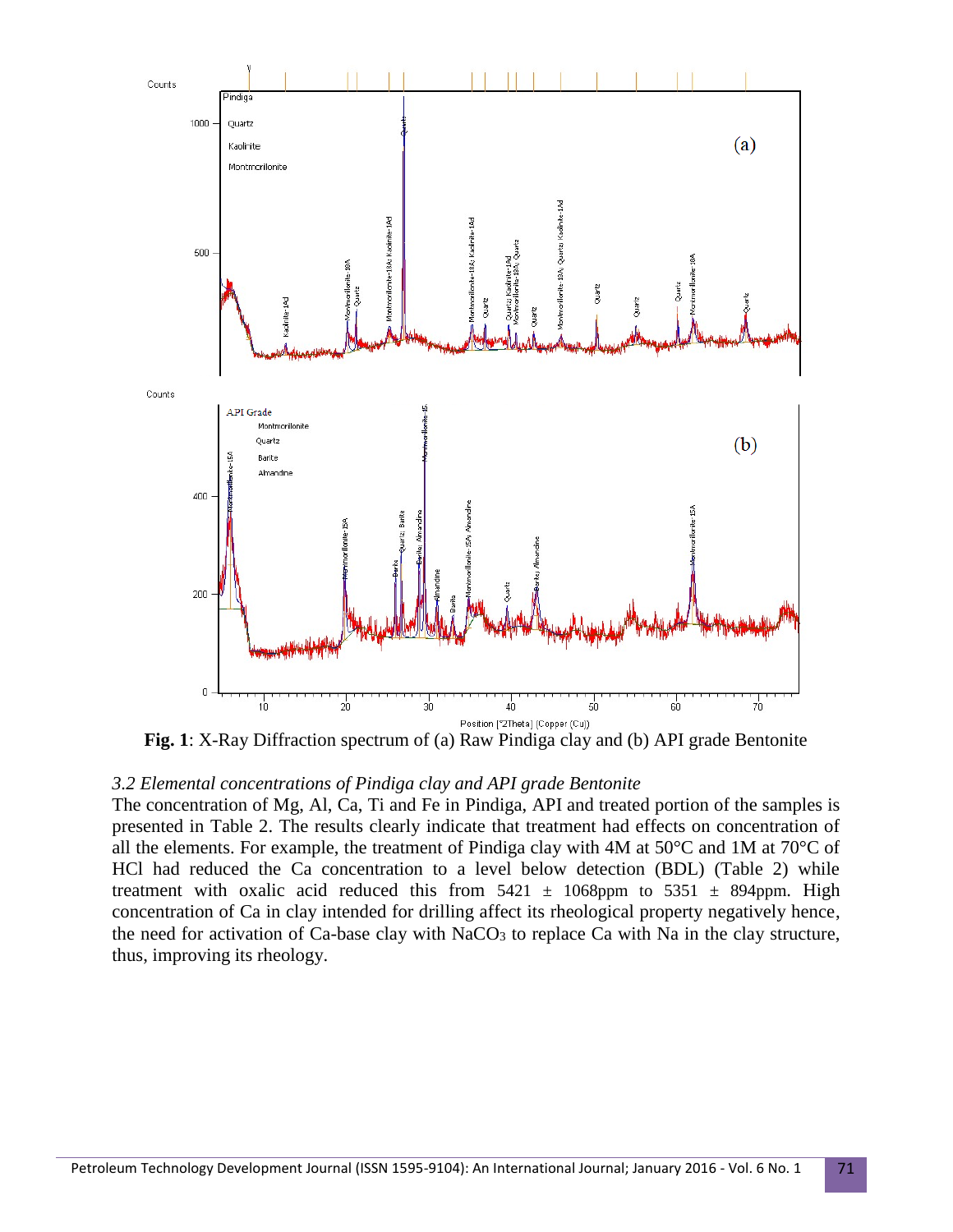| <b>Element</b> | Raw<br>Pindiga    | 4M 50<br><b>HCl</b> | 1M70<br><b>HCl</b> | 1.8M 70<br><b>Oxalic</b> | <b>API</b> grade<br><b>Bentonite</b> |
|----------------|-------------------|---------------------|--------------------|--------------------------|--------------------------------------|
| Mg             | $4554 \pm 63.3$   | $6757 \pm 64$       | $4412 \pm 81$      | $4022 \pm 825$           | $7758 \pm 79.1$                      |
| Al             | $101400 \pm 1216$ | $106800 \pm 1068$   | $81740 \pm 736$    | $84750 \pm 339$          | $69430 \pm 694$                      |
| Ca             | $5421 \pm 1068$   | BDL                 | <b>BDL</b>         | $5351 \pm 894$           | $35610 \pm 2492$                     |
| Ti             | $6867 \pm 522$    | $8224 \pm 699$      | $5473 \pm 520$     | $7342 \pm 418$           | $3382 \pm 632$                       |
| Fe             | $45690 \pm 368$   | $33780 \pm 304$     | $25360 + 279$      | $26050 \pm 261$          | $33920 \pm 339$                      |

**Table 2**: Concentration of Major element in the samples as determined by INAA

#### BDL=below detection limit

The study showed that raw Pindiga clay had iron concentration 34.7% more than API grade bentonite. After acid leaching of the raw Pindiga clay with 4M HCl, 1M HCl and 1.8M oxalic acid, the iron concentrations were reduced 26%, 44.5% and 43% respectively. These results in the acid leached clays having lower iron concentration than the API clay (0.4, 25.3 and 23.2% respectively). Calcium concentration was found to be 5.6 times greater in API grade bentonite than in Pindiga clay, while aluminum is  $31.5\%$  lower. Mild acid and higher temperature (70 $^{\circ}$ C) combination reduces iron concentration most significantly. However, the combination also removes more aluminum and magnesium.

### *3.3 Fourier transformed Infra-Red (IR) Spectrum analysis*

The IR spectrum of API grade Bentonite shows similar peak intensities for Si-O-Al, Al-Mg-OH and Al-O-Al with raw Pindiga clay (Fig. 2). API grade Bentonite failed to show  $SiO<sub>2</sub>$  (Silica) absorbance at 795 and 915 cm<sup>1</sup> (Fig. 3). This also support the X-ray diffraction spectra, that the raw Pindiga clay contains more quart than montmorillonite. The results also show decrease in silica intensity especially when leaching was done with oxalic acid.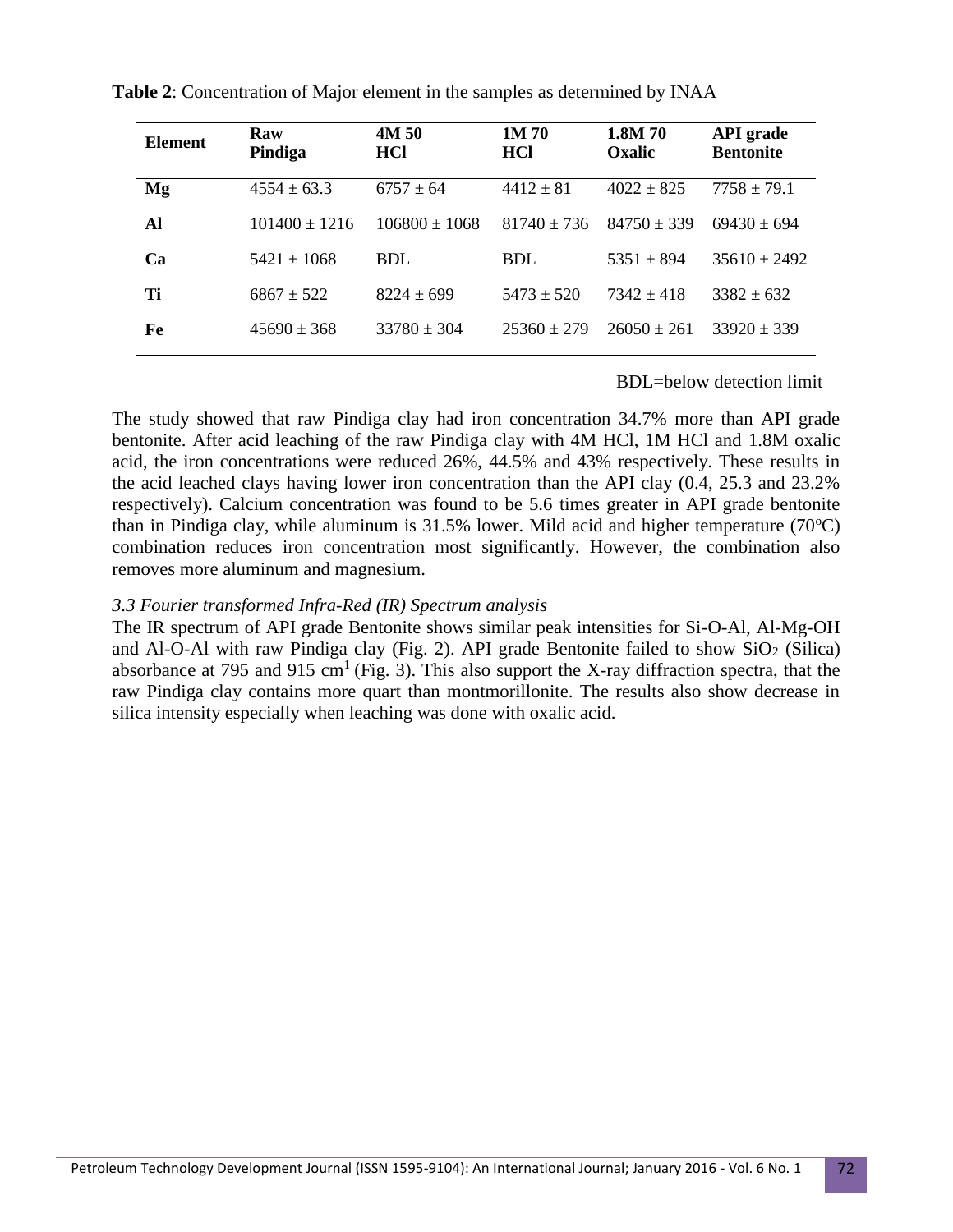



**Fig 3**: Infrared spectrum of Pindiga clay

# 3.4 *Clay treated with 4M HCl at 50<sup>o</sup>C*

Treatment of Pindiga clay with  $4M$  HCl solution at  $50^{\circ}$ C showed an increase in the concentration of Mg, Al and Ti by 48.4, 5.3 and 19.8%, respectively, while Iron concentration was reduced by 26.1% (Table 2).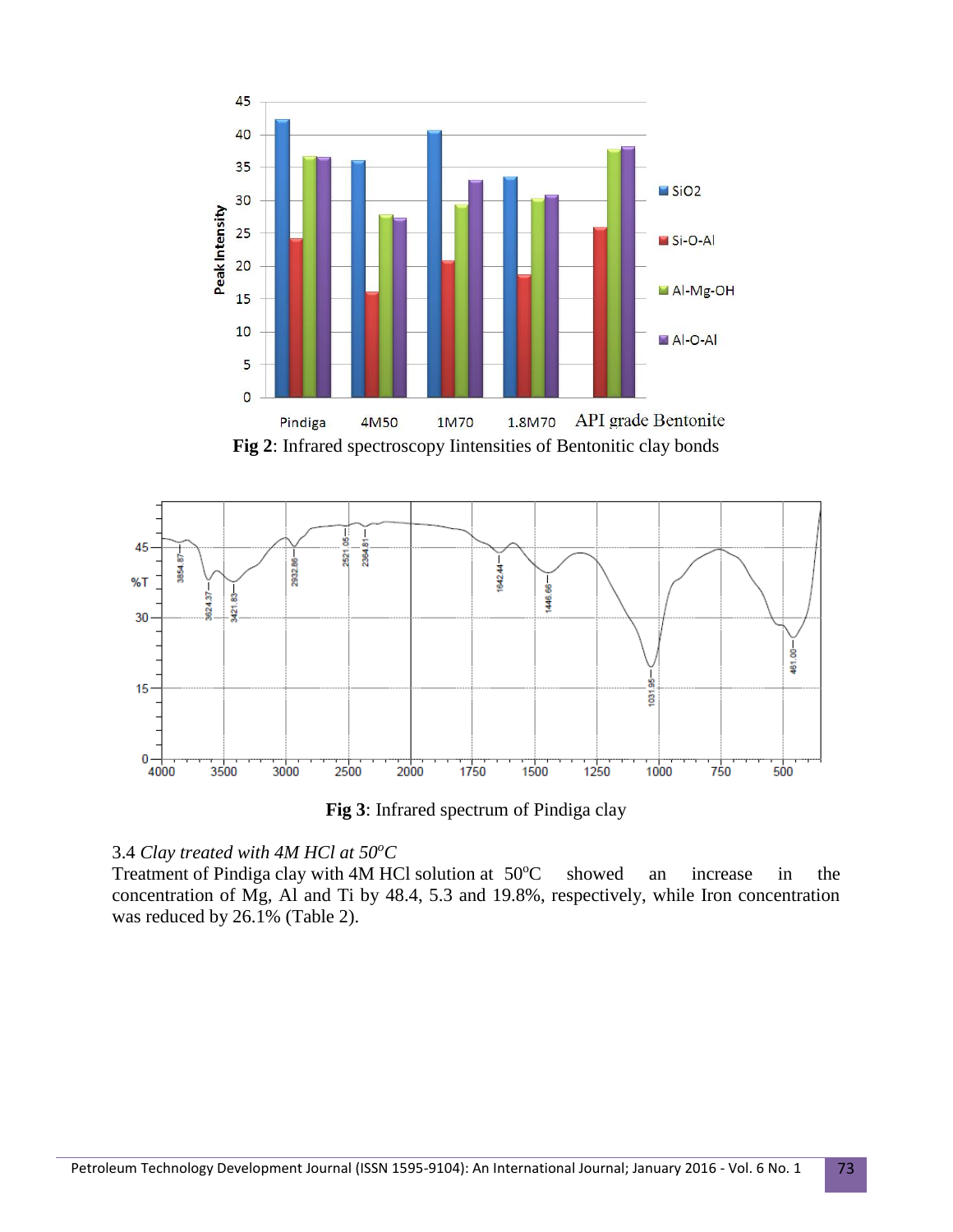

**Fig 4:** Infrared spectrum of Pindiga clay leached with 4M HCl

The IR spectrum of the sample showed 24.3% decrease in the intensity of Al-Mg-Al peak at 3420 cm<sup>1</sup>. On the other hand, Si-O-Al and Al-O-Al peaks at 2940 and 3620 cm<sup>1</sup> showed intensities decrease at 33.5 and 25.4% respectively (Fig. 4).

The decrease in the intensity of Al compound peak by FTIR indicates a relative degradation of clay structure, while the increase in aluminum concentration as indicated by INAA result indicates that, relative to other clay constituents, Al is slightly solvated and removed by acid treatment during washing.

# 3.*5 Clay treated with 1M HCl at 70<sup>o</sup>C*

In contrast to 4M acid leaching, the concentration of all the elements under study reduced and in some cases, the reduction was significant, especially, Mg by 3.1%, Al by 19.4%, Ti by 20.3% and Fe by 44.5%.



**Fig 5**: Infrared spectrum of Pindiga clay leached with 1M HCl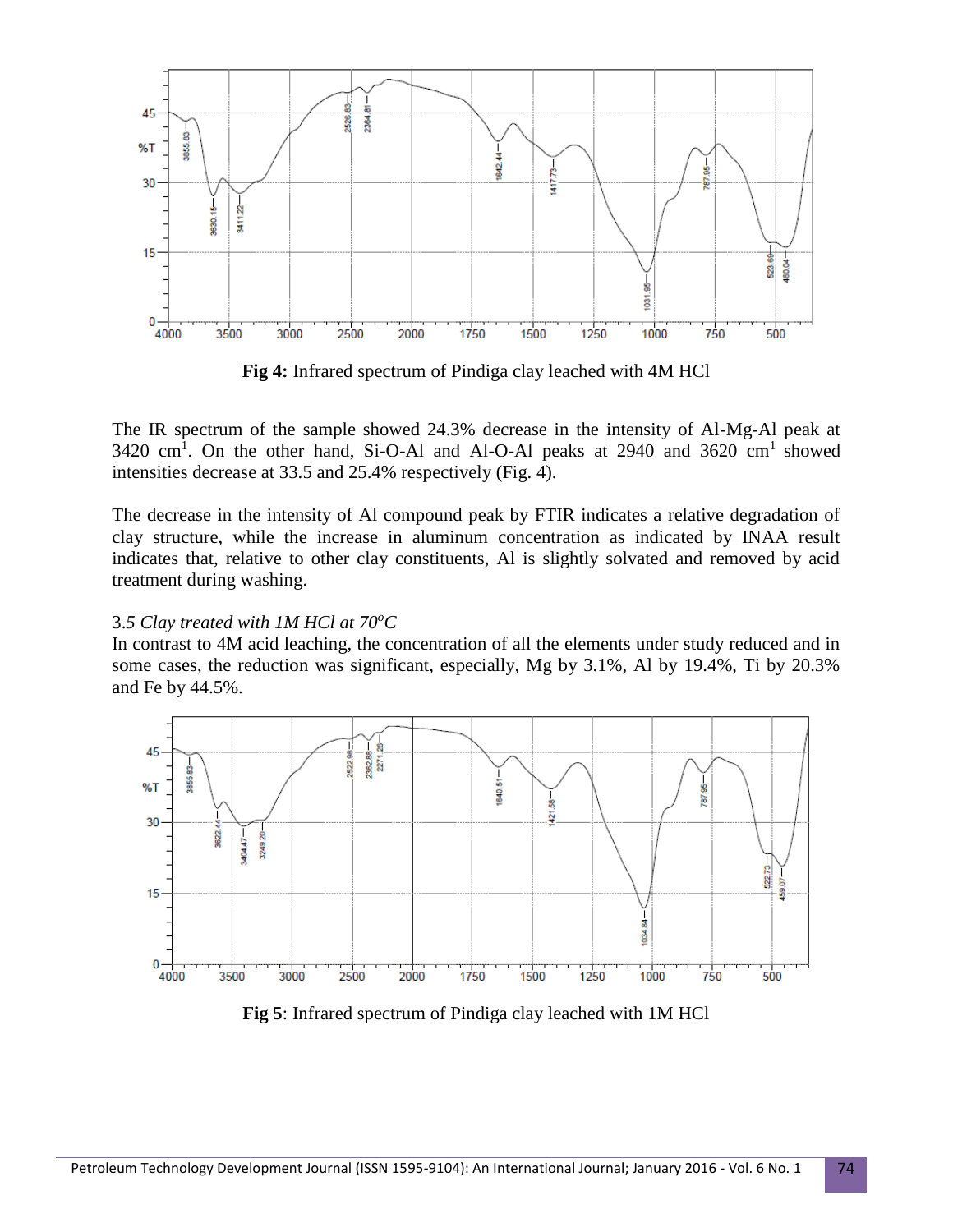The FTIR spectrum indicates that the 1M acid leaching is milder on the clay structure. Al-Mg-OH peak shows 20.2% decrease in intensity while the Si-O-Al and Al-O-Al peaks (Fig. 5) show 14.0 and 9.4 % decrease.

### 3.6 *Clay treated with 1.8M Oxalic Acid at 70<sup>o</sup>C*

Treatment with oxalic acid provides a result similar with that of INAA as 1M HCl treatment at 70<sup>o</sup>C except that Ti, had 6.9% increase.



**Fig 6**: Infrared spectrum of Pindiga clay leached with 1.8M oxalic acid

 Similarly, the FTIR result (Fig. 6) reported peak intensities similar to 1M HCl leaching. However,  $SiO<sub>2</sub>$  peak reported 20.8% decrease, which is closer to the value of 4M HCl leaching.

# 3.7 *Effect of Iron removal on Clay Rheology and CEC*

The clay mineral, Montmorillonite, is responsible for the excellent properties of bentonite. It is an aggregate of lamellar platelets, with each platelet consisting of two tetrahedral aluminosilicate layers and a central octahedral alumina layer, with interposing water and exchangeable cations sandwiching the layers. Hydration of the exchangeable cations is the main cause of the bentonitic swelling, which gives it high correlation between shear stress and shear rate, and defining it use as a drilling fluid (lubricant).

Acidity negatively affect water uptake in clay and consequently, swelling and viscosity of the clay while removal of iron and degradation of silicate have positive effect. Plastic viscosity (PV) and Yield Point (YP) of API grade Bentonite, Raw Pindiga Clay and acid treated clays were determined through viscosity measurement and the results compared (Table 3).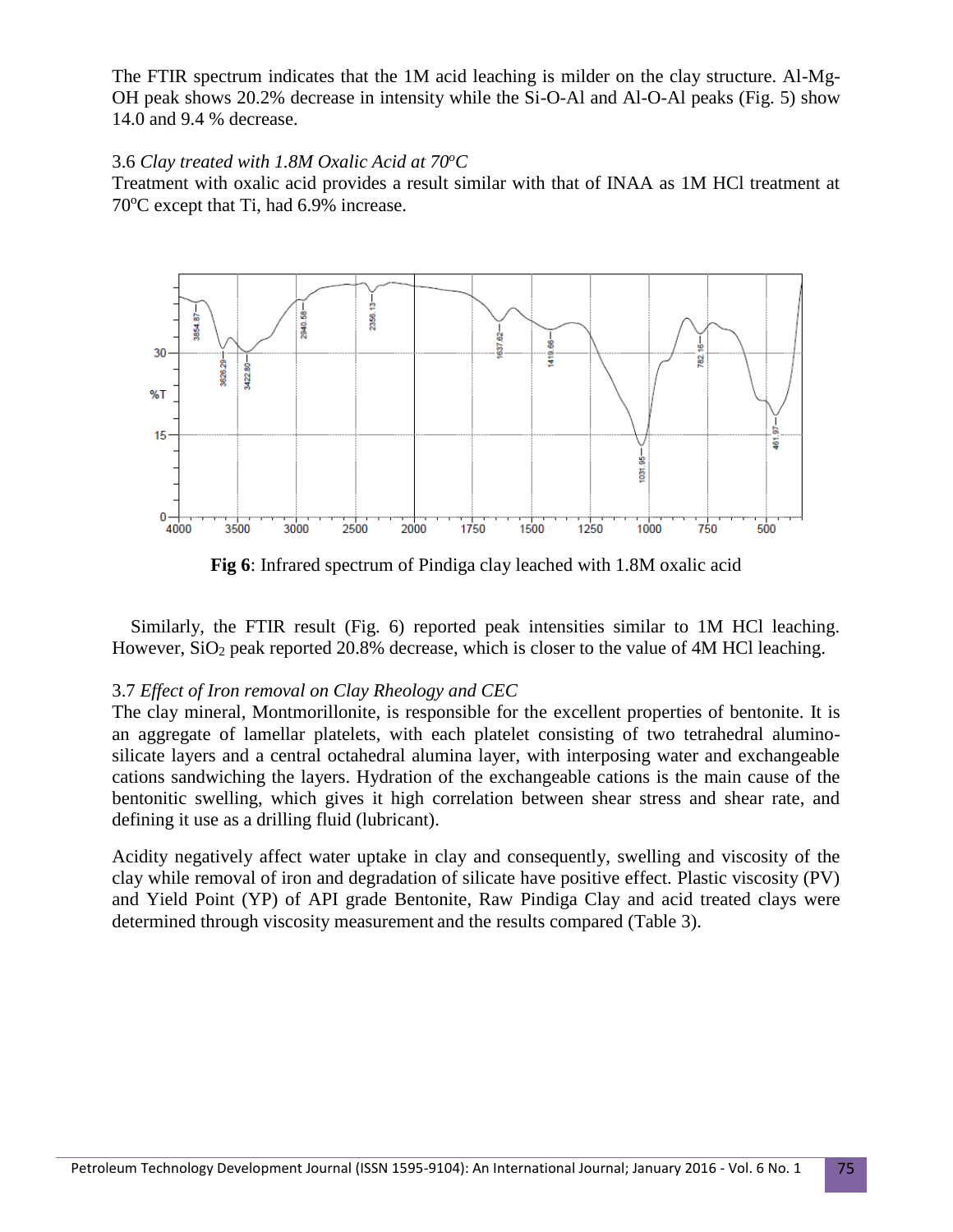| $PV$ (CP) | $YP$ (lb/100ft <sup>2</sup> ) |
|-----------|-------------------------------|
| 4.5       | 6                             |
| 12        | 6                             |
| 11        | 3                             |
| 12        | 3                             |
| 9         | 7                             |
|           |                               |

**Table 3:** Rheological properties of raw and treated samples

The clay minerals that are common exchangeable cations, are  $Ca^{2+}$ ,  $Mg^{2+}$ ,  $H^+$ ,  $K^+$ , NH4<sup>+</sup>, Na<sup>+</sup>. However, leaching clay with acid will also affect these cations and thus, the application of the clay. The pH of clay also significantly affected its CEC (Table 4) and viscosity.<sup>98</sup> The CEC was determined by methylene equivalent method<sup>13</sup>.

| Table 4: CEC of raw and treated clays |  |
|---------------------------------------|--|
|---------------------------------------|--|

 $\overline{\phantom{a}}$ 

| S/N                         | Sample                                | Methylene Blue Capacity<br>$(\text{meq}/100 \text{ g})$ |
|-----------------------------|---------------------------------------|---------------------------------------------------------|
|                             | <b>API</b> Grade Bentonite            | $44.10 \pm 2.22$                                        |
| $\mathcal{D}_{\mathcal{L}}$ | Raw Pindiga Clay                      | $57.90 \pm 1.32$                                        |
| 3                           | Clay treated with 4M HCl              | $34.80 \pm 0.81$                                        |
| 4                           | Clay treated with <i>IM HCl</i>       | $37.20 \pm 1.50$                                        |
| 5                           | Clay treated with 1.8M<br>Oxalic acid | 38.70<br>0.75                                           |

Source of clays are API = MI swaco (Schlumberger), Pindiga clay = pindiga Town, NE, Nigeria

<sup>&</sup>lt;sup>13</sup> Fann Instrument Company (2013) Methylene Blue Kit, Instruction Manual, Manual No. 209860, Revision E, Instrument No. 209679 & 20969 Houston, Texas, USA